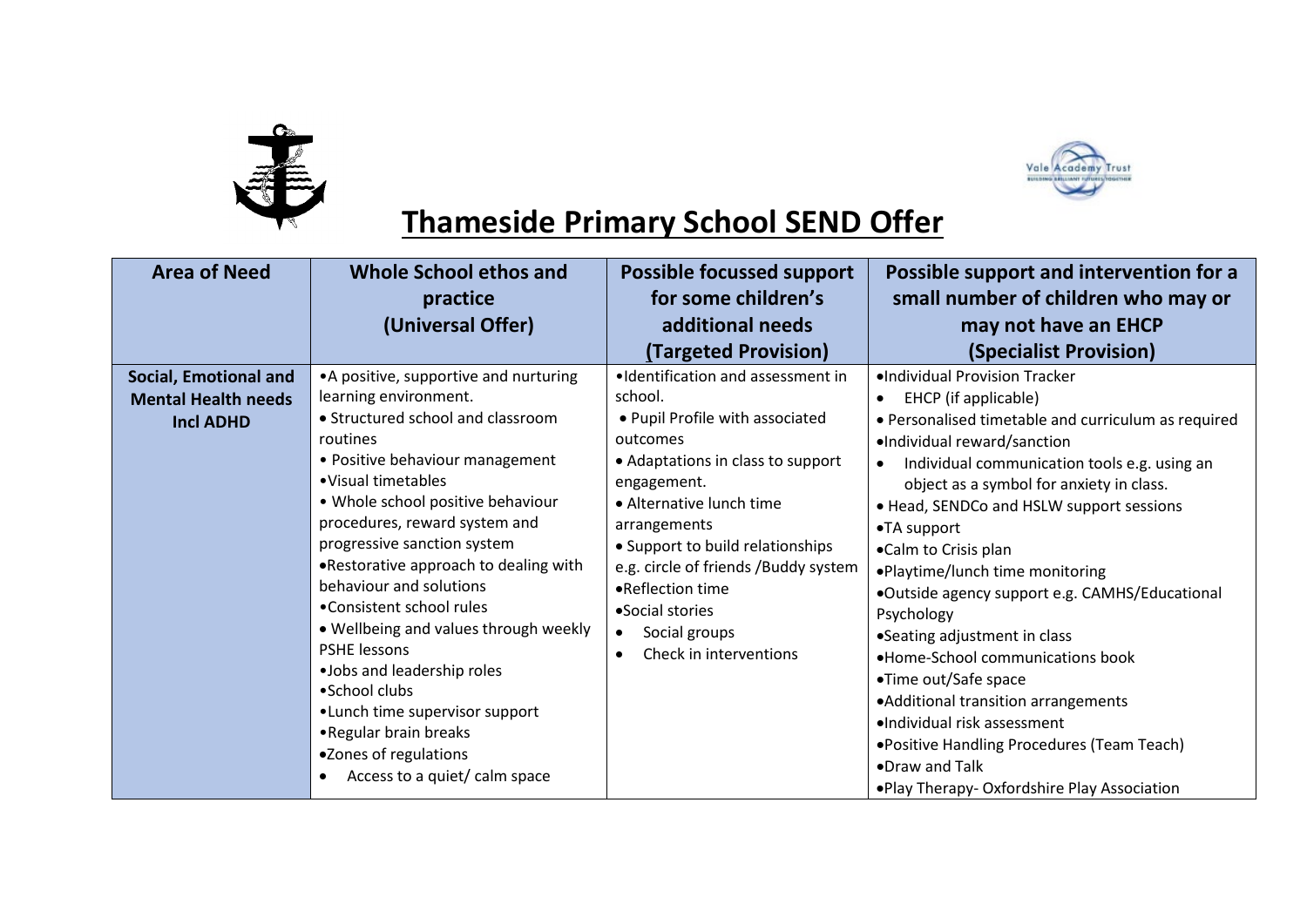| <b>Communication and</b><br><b>Interaction Needs (incl.</b><br><b>SLCN and ASD)</b> | • A positive, supportive and nurturing<br>learning environment.<br>Structured school and classroom<br>routines<br>• Positive behaviour management<br>• Visual timetables and prompts<br>• Clear success criteria and learning<br>outcomes displayed<br>• Strong emphasis on speaking and<br>listening and opportunities to talk.<br>• Lessons and support for extension of<br>vocabulary<br>• Working walls<br>• Strong emphasis on phonics teaching.<br>• Communication friendly learning<br>environment.<br>• Learning styles understood<br>• Differentiation within lessons | •Speech and language<br>intervention e.g. Talk Boost<br>. Pupil Profile with associated<br>outcomes<br>• Small group phonic support.<br>• Personalised support within the<br>class.<br>• Use of symbols e.g. Widget<br>online, Makaton<br>·Individualised visual prompts e.g.<br>Now and Next boards<br>.Pre-teaching for vocabulary<br>• Priority reading groups<br>•Further support/ scaffolding/<br>differentiation as required.<br>• Social stories<br>Alternative lunch time<br>arrangements | • 5-point scale<br>• SLT-behaviour support<br>• SENDCo and HSLW support sessions<br>Individual manual handling plan<br>·Individual Provision Tracker<br>EHCP (if applicable)<br>• Personalised timetable and curriculum as required<br>• Speech & Language Therapy – specific targets for<br>individuals<br>• Interventions- Lego Therapy, Social groups<br>· Individual visual timetables/routine<br>• Visual Supports e.g. Now/Next boards;<br>• Individual ICT programmes<br>. Work station for part of the day<br>· Individual social stories<br>• Individual risk assessments<br>• Communication aids<br>• Sensory aids e.g. fidget toys, ear defenders<br>· Identified calm place<br>• Increased adult support in and out of the classroom<br>• Additional planning and arrangements for<br>transition |
|-------------------------------------------------------------------------------------|--------------------------------------------------------------------------------------------------------------------------------------------------------------------------------------------------------------------------------------------------------------------------------------------------------------------------------------------------------------------------------------------------------------------------------------------------------------------------------------------------------------------------------------------------------------------------------|---------------------------------------------------------------------------------------------------------------------------------------------------------------------------------------------------------------------------------------------------------------------------------------------------------------------------------------------------------------------------------------------------------------------------------------------------------------------------------------------------|--------------------------------------------------------------------------------------------------------------------------------------------------------------------------------------------------------------------------------------------------------------------------------------------------------------------------------------------------------------------------------------------------------------------------------------------------------------------------------------------------------------------------------------------------------------------------------------------------------------------------------------------------------------------------------------------------------------------------------------------------------------------------------------------------------------|
|                                                                                     | • Warning of change to routine<br>• Support and scaffolding as required<br>e.g. visual aids, modelling etc.<br>• ICT programmes to support language<br>development<br>• Repetition and/or clarification of<br>instructions<br>• Opportunities to work with                                                                                                                                                                                                                                                                                                                     | • Support to build relationships<br>e.g. circle of friends /Buddy system<br>•Reflection time<br>• 5-point scale<br>· SLT-behaviour support<br>•Social stories<br>Social groups<br>Check in interventions                                                                                                                                                                                                                                                                                          | • Home-school book/communication<br>• Access to small teaching and learning groups.<br>• Support from External Agencies as required e.g.<br>Communication and Interaction Service,<br>Educational Psychology, Occupational Therapy<br>• SENDCo and HSLW support sessions                                                                                                                                                                                                                                                                                                                                                                                                                                                                                                                                     |
|                                                                                     | younger/older pupils                                                                                                                                                                                                                                                                                                                                                                                                                                                                                                                                                           | • Small world play, role play and<br>drama                                                                                                                                                                                                                                                                                                                                                                                                                                                        |                                                                                                                                                                                                                                                                                                                                                                                                                                                                                                                                                                                                                                                                                                                                                                                                              |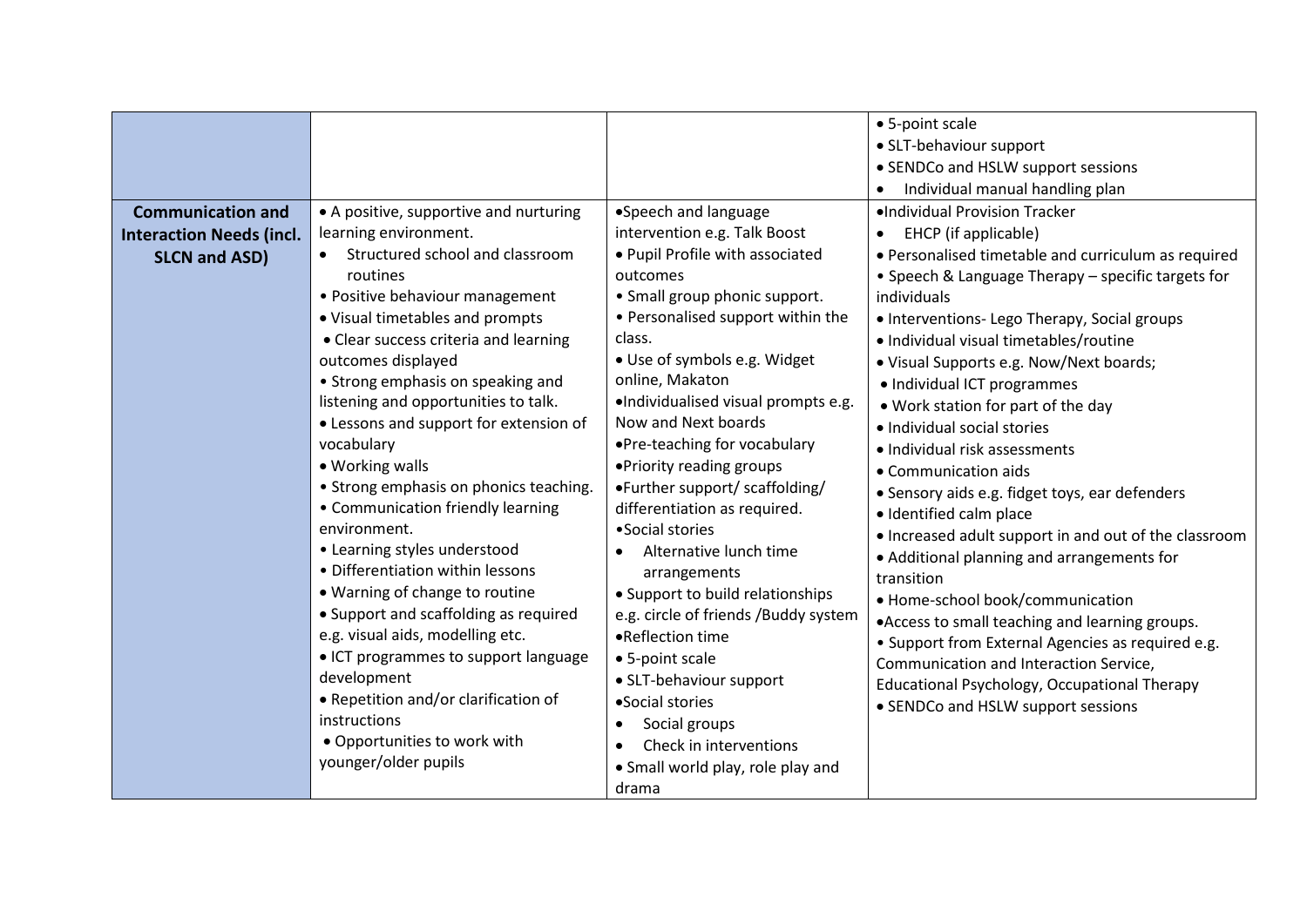| •Visual timetable<br><b>Cognition and Learning</b><br>• Pupil Profile with associated<br>·Individual Provision Tracker<br>• Thinking and processing time<br>outcomes<br>EHCP (if applicable)<br><b>Needs</b><br>(incl<br>٠<br>• Effective feedback<br>• TA support (small group/1-1)<br>· Personalised timetable<br>Dyslexia/<br>• Differentiated resources and<br>• Effective visual aids and modelling<br>• Personalised curriculum<br>Dyscalculia/SpLD/MLD)<br>•Repetition of instructions<br>curriculum<br>• Support from External Agencies E.g. Educational<br>• Awareness of cognitive load.<br>• Task board<br>Psychologist<br>.Differentiation of the curriculum,<br>• Targeted interventions and keep<br>• Small group/1-1- work<br>questioning and teacher delivery e.g.<br>up sessions for reading, writing,<br>• Increased adult support in the classroom<br>language and pace of delivery adjusted<br>maths<br>• Pre-teaching of class learning<br>• A range of resources are accessible<br>• Priority readers<br>· Individual arrangements for SATs | • Assemblies with appropriate signs or<br>visual supports if required<br>•Training for staff to meet the diversity<br>of communication language skills.<br>Use of staff language e.g. Match<br>$\bullet$<br>plus one or Descriptive<br>commentary<br>Access to a quiet/ calm space<br>$\bullet$<br>Words and pictures on signs for<br>class labels in classes |                   |                     |
|-------------------------------------------------------------------------------------------------------------------------------------------------------------------------------------------------------------------------------------------------------------------------------------------------------------------------------------------------------------------------------------------------------------------------------------------------------------------------------------------------------------------------------------------------------------------------------------------------------------------------------------------------------------------------------------------------------------------------------------------------------------------------------------------------------------------------------------------------------------------------------------------------------------------------------------------------------------------------------------------------------------------------------------------------------------------|---------------------------------------------------------------------------------------------------------------------------------------------------------------------------------------------------------------------------------------------------------------------------------------------------------------------------------------------------------------|-------------------|---------------------|
| <b>Dienes</b><br>• Working memory activities<br>• IT programmes (e.g. Widget Online)<br>•Support/scaffolding/word<br>Smaller chunks of learning<br>• Additional planning and arrangements for<br>mats/writing frames/number charts<br>Vocabulary support<br>transition<br>etc. are available<br>• Uses of practical and real life<br>examples<br>.Differentiated output or outcome e.g.<br>quantity adjusted, use of ICT<br>• Multi-sensory approach to learning.<br>• Interactive environment<br>• Appropriate reading books for all                                                                                                                                                                                                                                                                                                                                                                                                                                                                                                                             | and appropriate e.g. 100 squares,                                                                                                                                                                                                                                                                                                                             | • Colour overlays | · Dyslexia screener |